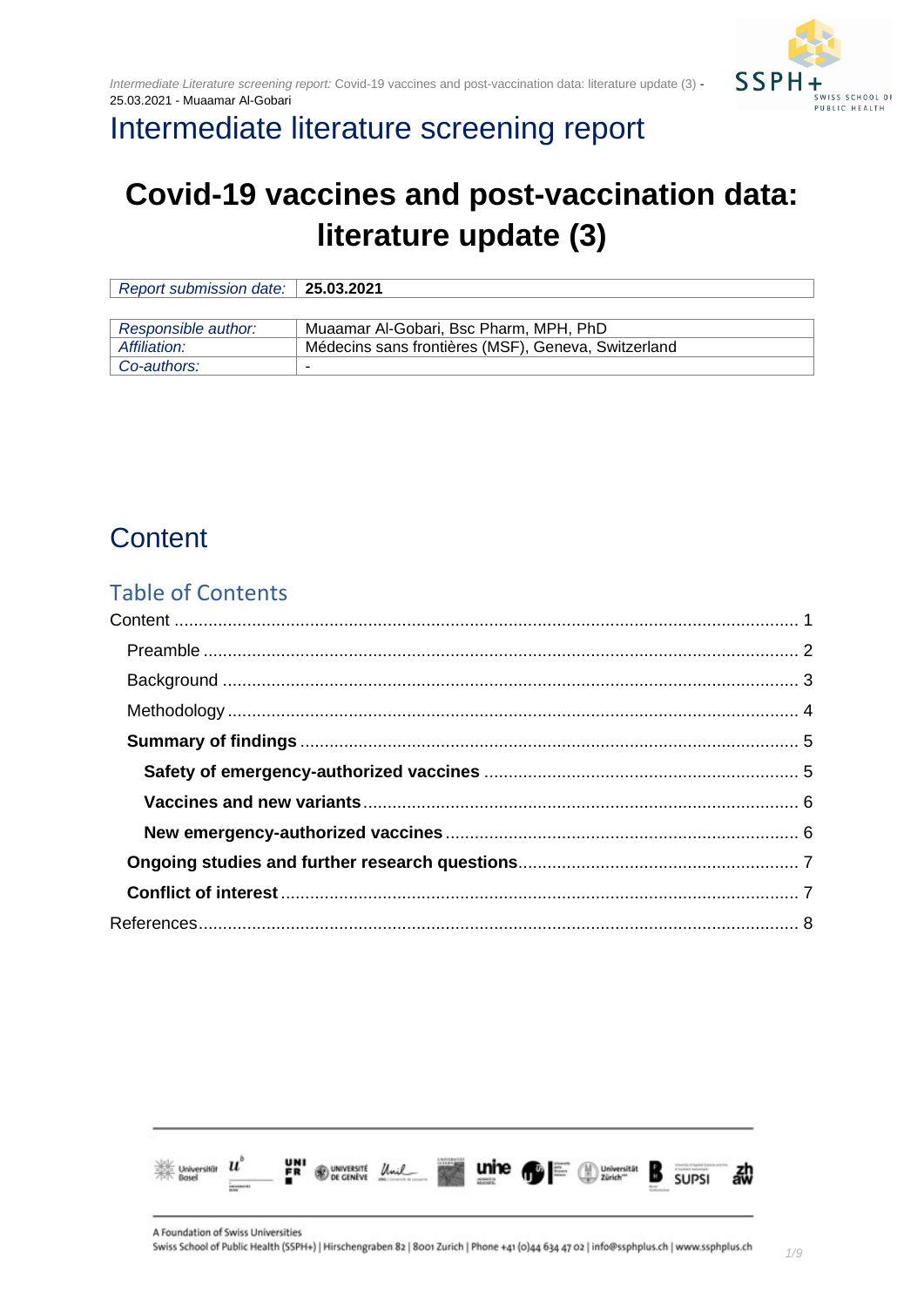

#### <span id="page-1-0"></span>Preamble

A large number of scientific publications become available on a daily basis, reflecting the rapid development of knowledge and progress of science on COVID-19 related issues. Leading authorities should base decisions or policies on this knowledge; hence they need to master the actual state of this knowledge. Due to the large number of publications shared daily, decision makers heavily depend on accurate summaries of these publications, in the different public health domains. Therefore, the authors of this report were mandated by the Swiss School of Public Health plus (SSPH+), upon request of the Federal Office of Public Health (FOPH), to inform the FOPH on recent findings from the literature.

**This intermediate update shares important studies that have been published since the previous full or intermediate report. A more thorough analysis of these and other studies will be provided in the next full report.**

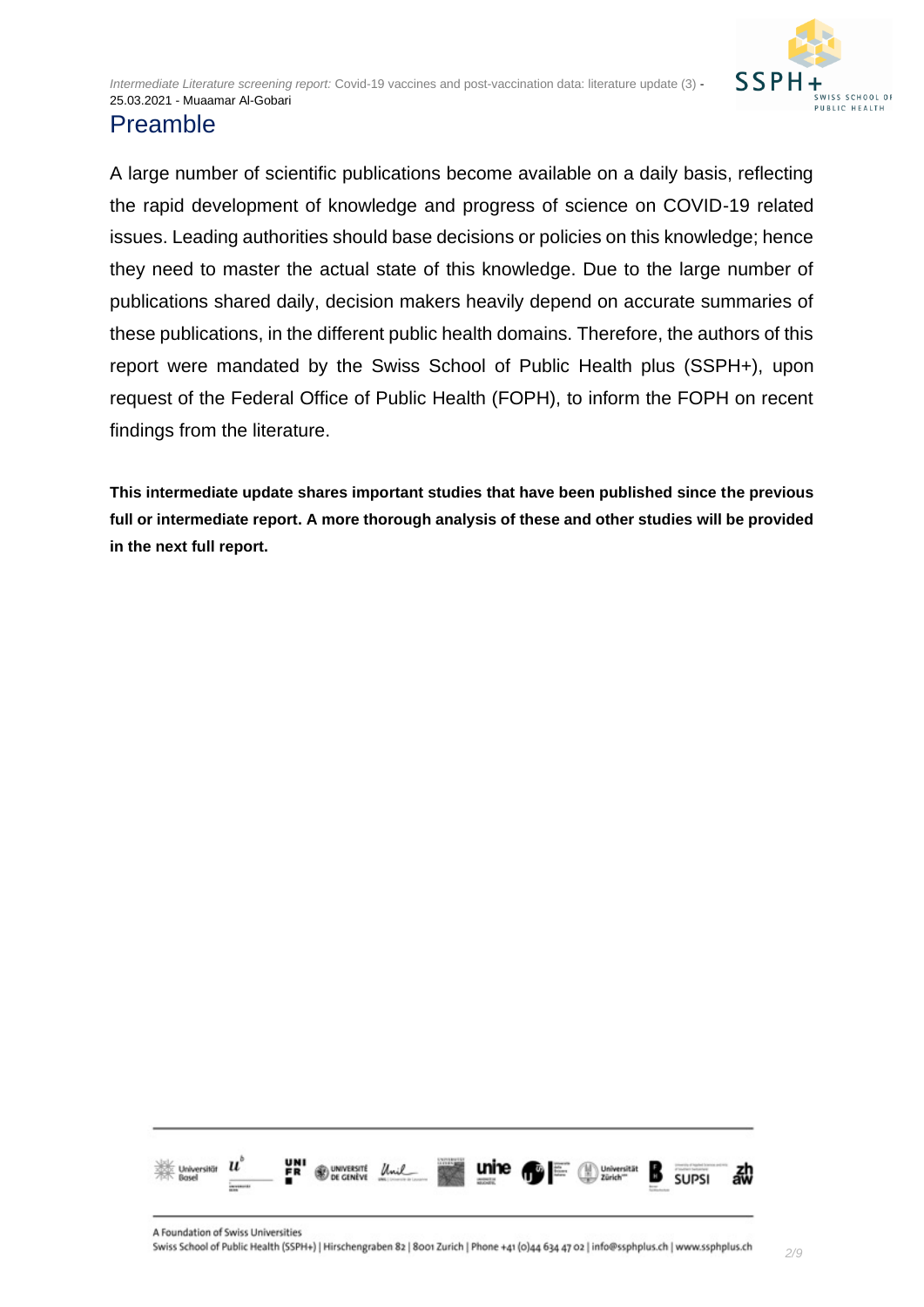

### <span id="page-2-0"></span>**Background**

In Switzerland, the current projections<sup>1</sup> of the Covid-19 epidemic are somehow worrisome with a hospital occupancy of 86.1% in the canton of Vaud (of which 31.5% are Covid-19-related hospitalizations)<sup>2</sup>. Besides public health interventions, a vaccination campaign took place early January 2021, although with slower pace the past 7 days (figure below)<sup>3</sup>. Since the last report, several studies and press releases about Covid-19 vaccines have been published. We focused here on the most important subtopics:

- Safety of emergency-authorized vaccines
- The impact of new variants on the current vaccination strategies
- New emergency-authorized vaccines



Source: Official data collated by Our World in Data - Last updated 25 March, 09:40 (London time)

OurWorldInData.org/coronavirus . CC BY

<sup>1</sup> <https://covid19.healthdata.org/switzerland?view=total-deaths&tab=trend> (accessed on 25.03.2021).

- <sup>2</sup> <https://www.covid19.admin.ch/en/hosp-capacity/icu> (accessed on 25.03.2021).
- <sup>3</sup> <https://ourworldindata.org/covid-vaccinations> (accessed on 25.03.2021)

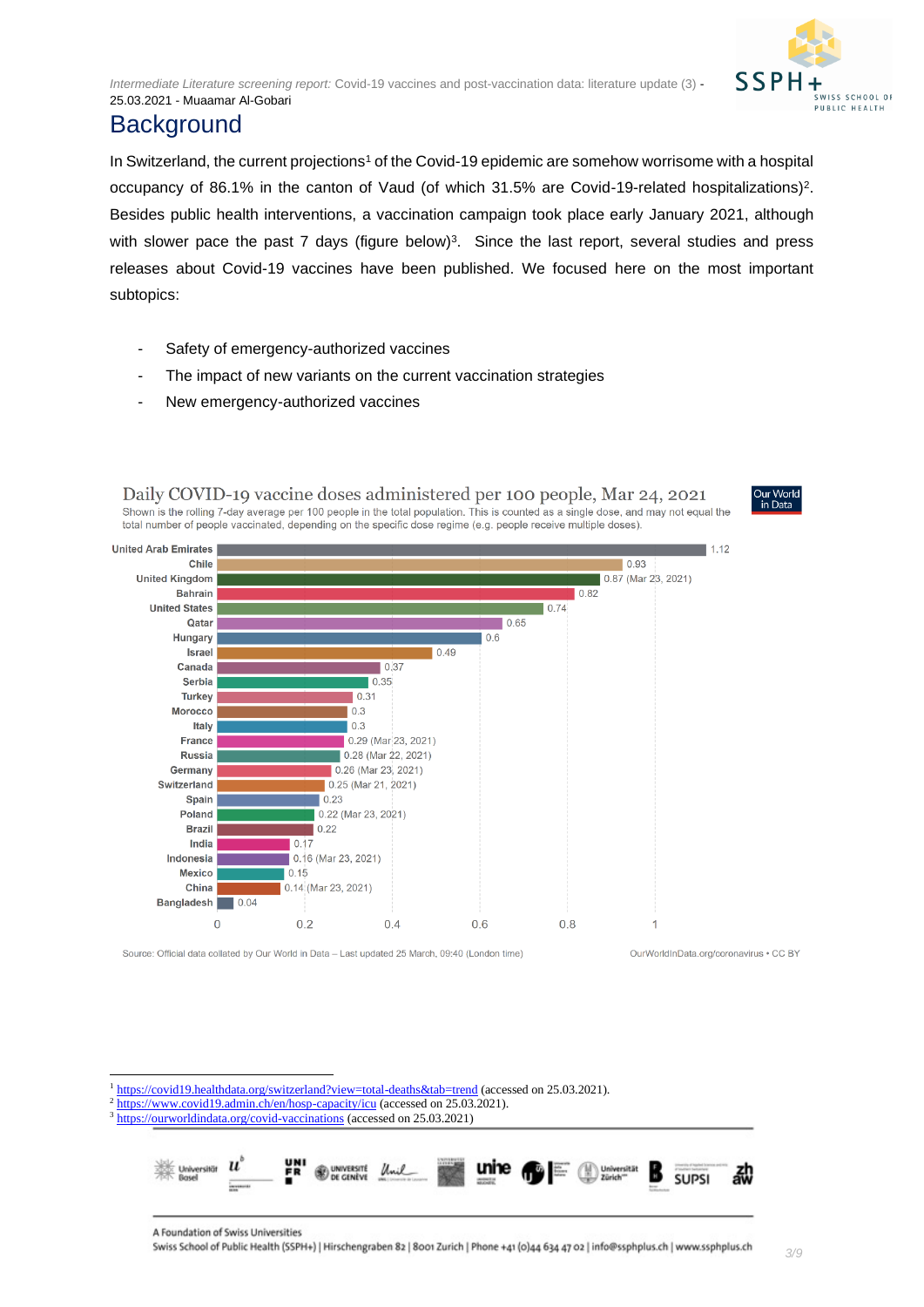

*4/9*

### <span id="page-3-0"></span>**Methodology**

Please refer to the previous reports if needed. The current report screened the published data as of March 25<sup>th</sup>, 2021.

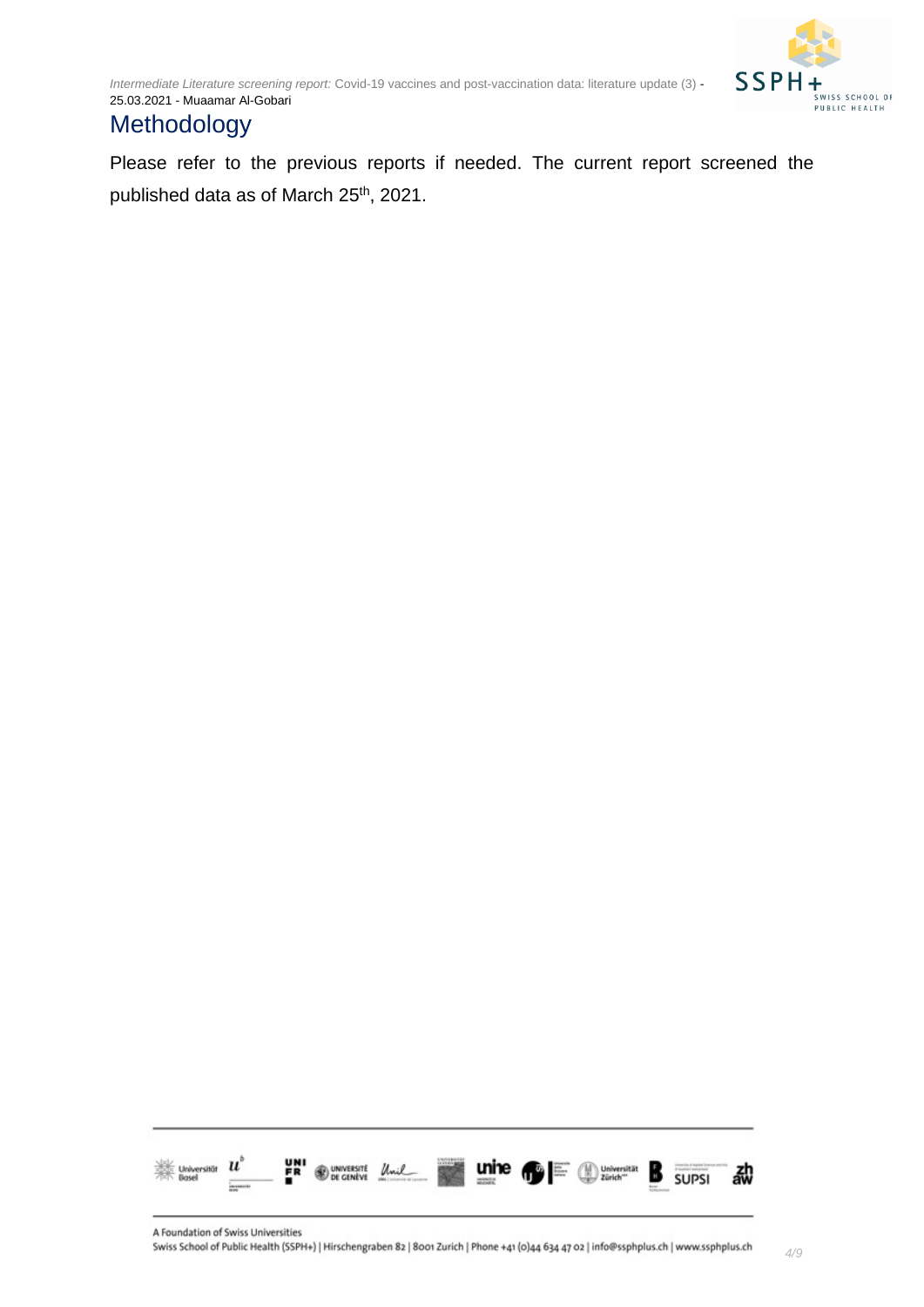

### <span id="page-4-0"></span>**Summary of findings**

#### <span id="page-4-1"></span>**Safety of emergency-authorized vaccines**

The media<sup>4</sup> widely covered the suspension of AstraZeneca/Oxford vaccine (ChAdOx1 nCoV-19/AZD1222/Covishield)] by many European countries over suspicious cases of thromboses – blood clots that impact body organs such as the brain. The verdict of the European Medicine Agency (EMA) was that the vaccine benefits outweighed the risks despite a possible link<sup>5</sup>. Few hours before the EMA decision, a Norwegian study<sup>6</sup> established a link between the AstraZeneca/Oxford vaccine and some cases of cerebral thromboses. Moreover, German experts concluded that there was a possible link to the cases of brain venous thrombosis<sup>7,8</sup>. As of March 8, 2021, 37 cases were reported in Europe from 17 million people who received the AstraZeneca/Oxford vaccine<sup>9</sup>. Of note, the AstraZeneca/Oxford vaccine was reported to have an overall efficacy of 76% against symptomatic infections by analysing data after phase III clinical trial completion, slightly lower than previously reported from the interim analyses<sup>10</sup>. Interestingly, it has been suggested by the French health authorities that the AstraZeneca/Oxford vaccine is given to the elderly people (over 55 years old) - to avoid blood clot issues<sup>11</sup>. The decision is supported by the fact that almost 70 to 80% of cerebral venous thrombosis cases implicate childbearing women, not among children or elderly persons [1]. Therefore, young women, in particular, might be excluded according to such data as they present a higher risk compared to the general population regardless of the vaccination. For instance, contraceptive pills use was reported as a risk factor among others in childbearing age women [2].

<sup>&</sup>lt;sup>11</sup> [https://www.ladepeche.fr/2021/03/19/la-vaccination-avec-astrazeneca-peut-reprendre-sans-delai-pour-les-55-ans-et-plus-annonce-la-haute](https://www.ladepeche.fr/2021/03/19/la-vaccination-avec-astrazeneca-peut-reprendre-sans-delai-pour-les-55-ans-et-plus-annonce-la-haute-autorite-de-sante-9437802.php)[autorite-de-sante-9437802.php](https://www.ladepeche.fr/2021/03/19/la-vaccination-avec-astrazeneca-peut-reprendre-sans-delai-pour-les-55-ans-et-plus-annonce-la-haute-autorite-de-sante-9437802.php) (accessed on 25.03.2021).



<sup>4</sup> [https://www.ladepeche.fr/2021/03/23/vaccins-contre-le-covid-19-quelles-sont-les-personnes-qui-presentent-le-plus-de-risques-de](https://www.ladepeche.fr/2021/03/23/vaccins-contre-le-covid-19-quelles-sont-les-personnes-qui-presentent-le-plus-de-risques-de-thromboses-9444701.php)[thromboses-9444701.php](https://www.ladepeche.fr/2021/03/23/vaccins-contre-le-covid-19-quelles-sont-les-personnes-qui-presentent-le-plus-de-risques-de-thromboses-9444701.php)

<sup>(</sup>accessed on 25.03.2021).

<sup>5</sup> <https://www.ema.europa.eu/en/news/covid-19-vaccine-astrazeneca-benefits-still-outweigh-risks-despite-possible-link-rare-blood-clots> (accessed on 25.03.2021).

<sup>6</sup> <https://sciencenorway.no/covid19/norwegian-experts-say-deadly-blood-clots-were-caused-by-the-astrazeneca-covid-vaccine/1830510>

<sup>(</sup>accessed on 25.03.2021). <sup>7</sup> <https://www.wsj.com/articles/scientists-say-they-found-cause-of-blood-clotting-linked-to-astrazeneca-vaccine-11616169108> (accessed on 25.03.2021).

<sup>8</sup> <https://www.pei.de/EN/newsroom/hp-news/2021/210315-pei-informs-temporary-suspension-vaccination-astra-zeneca.html> (accessed on 25.03.2021).

<sup>9</sup> <https://www.astrazeneca.com/media-centre/press-releases/2021/update-on-the-safety-of-covid-19-vaccine-astrazeneca.html> (accessed on  $2\overline{5.03.2021}$ .

<sup>&</sup>lt;sup>10</sup> <https://www.astrazeneca.com/media-centre/press-releases/2021/azd1222-us-phase-iii-primary-analysis-confirms-safety-and-efficacy.html> (accessed on 25.03.2021).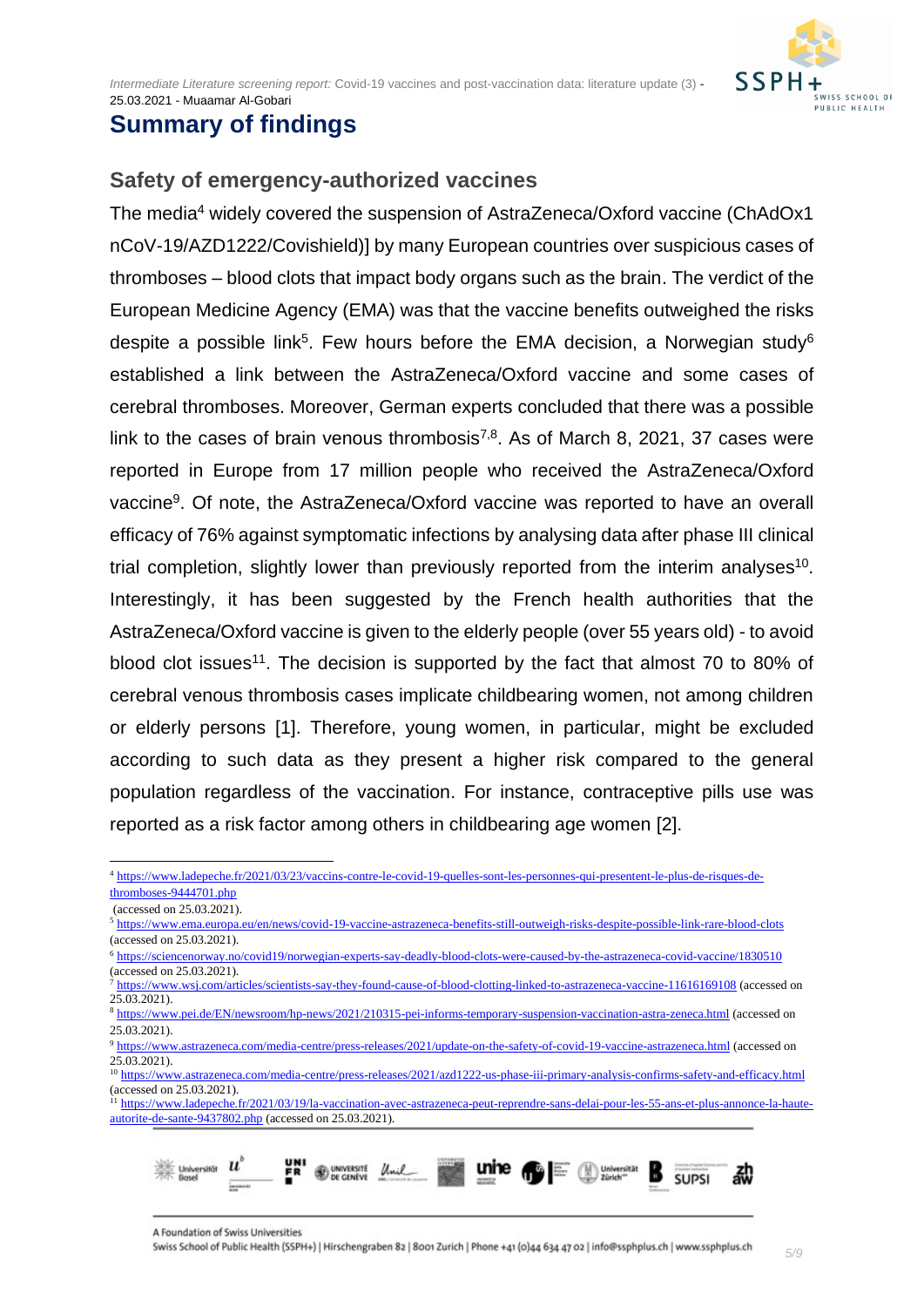

*6/9*

Notwithstanding that 43 cases of immune thrombocytopenia – similar issue but apparently less severe clinically - were reported as adverse events of Pfizer-BioNTech COVID-19 vaccine (BNT162b2/COMIRNATY®), and Moderna COVID-19 vaccine/ mRNA-1273. The clinical markers involve low platelet counts. However, it is likely that some cases went undiagnosed as nearly one-third of patients with low platelet counts do not show symptoms (e.g., bleeding) [3].

#### <span id="page-5-0"></span>**Vaccines and new variants**

Many studies [4-16] focused on the impact of SARS-CoV-2 variants on the mass vaccination efforts, termed variants of interest (VOI). Most studies used neutralizing antibodies to measure the VOI resistance to currently used vaccines. Indeed, the efficacy of vaccines may be diminished but all vaccines still offer some protection especially the severity of disease. Nevertheless, the more effective the vaccines, the less coverage we would need to, in combination to other preventive measures, reach herd immunity – the level where the transmission of the virus is at its minimum level. Importantly, the Covid-19 epidemic need to be curbed with combination of public health strategies (e.g., physical interventions, lockdowns, travel restrictions…etc), given the fact that a vaccine-acquired herd immunity is difficult to achieve or would take longer time<sup>12</sup>.

#### <span id="page-5-1"></span>**New emergency-authorized vaccines**

The European Medicine Agency (EMA) has already authorized four vaccines (namely, the Pfizer-BioNTech COVID-19 vaccine (BNT162b2/COMIRNATY®), Moderna COVID-19 vaccine/ mRNA-1273, and Janssen Covid-19 vaccine (Johnosn & iohnosn/Ad26.COV2.S). Three other vaccines are undergoing a roll review [namely, CVnCoV, NVX-CoV2373, and Sputnik V (Gam-COVID-Vac)]. Swissmedic has recently approved Janssen Covid-19 vaccine and is still evaluating AstraZeneca/Oxford vaccine<sup>13</sup>. The Swissmedic authorization for Janssen Covid-19 vaccine, however, will not immediately impact the current vaccination strategies in Switzerland due to an absence of a purchase agreement between the Federal Office of Public Health (FOPH)

<sup>13</sup> <https://www.swissmedic.ch/swissmedic/fr/home/news/coronavirus-covid-19/dritten-impfstoff-gegen-covid-19-erkrankung.html> (accessed on 23.03.2021)



<sup>12</sup> <https://www.nature.com/articles/d41586-021-00728-2> (accessed on 25.03.2021).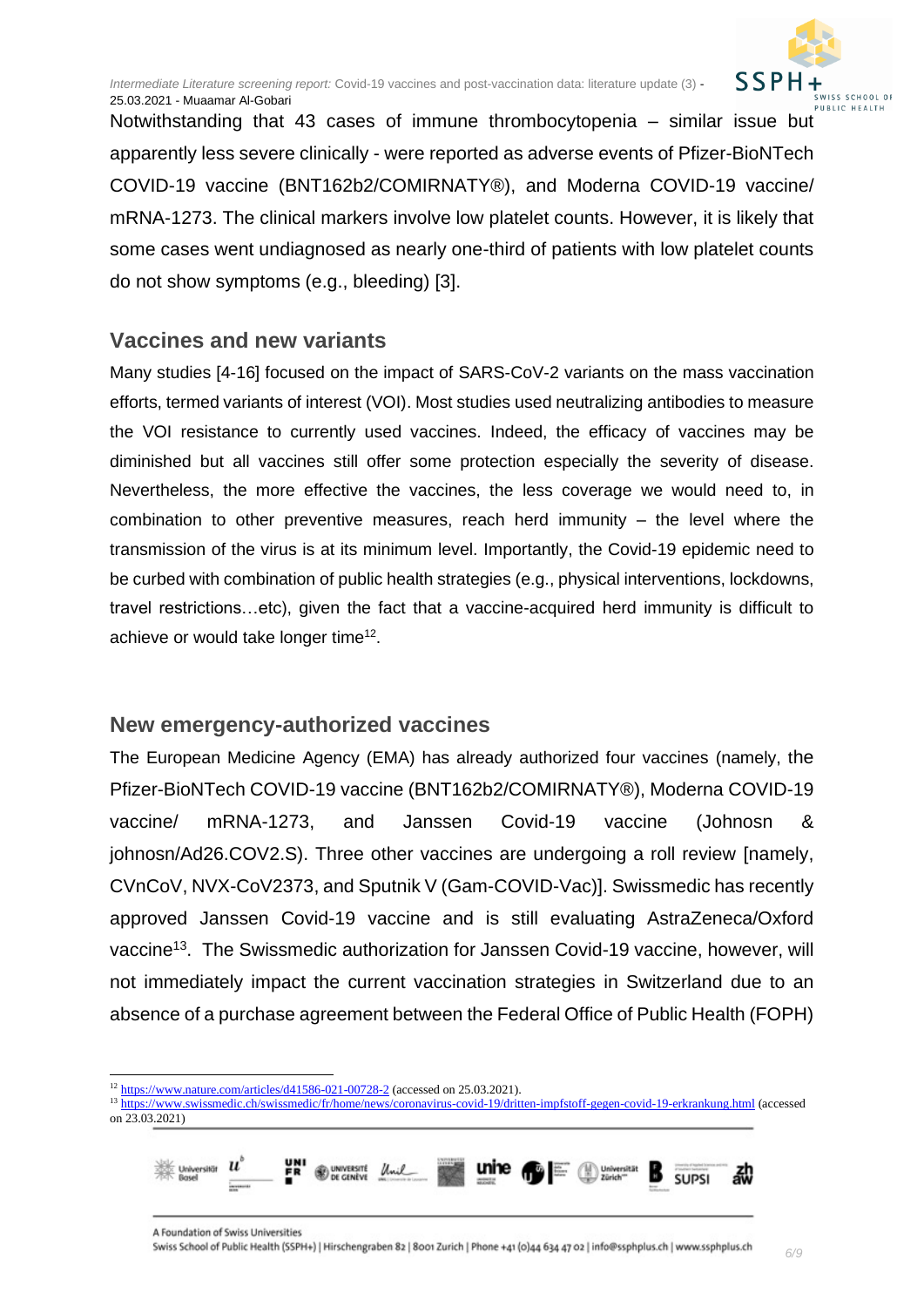

and the Janssen-Cilag AG company<sup>14</sup>. Interestingly, the efficacy of Novavax Covid-19 vaccine (one of those pre-ordered by the FOPH) demonstrated an efficacy of 89.3% in phase III clinical trial in the United Kingdom<sup>15</sup>. However, no published peer-reviewed data were released so far.

#### <span id="page-6-0"></span>**Ongoing studies and further research questions**

Despite some reassured data (at least for vaccines used in Switzerland), the efficacy and safety of currently used vaccines remain the main factor behind vaccine hesitancy among the population including young people. Fortunately, research and more knowledge on many Covid-19 vaccines issues are accumulating in the literature.

### <span id="page-6-1"></span>**Conflict of interest**

The current report expressed solely the opinion of the author and, therefore, does not have any link to the affiliated employers.

<sup>14</sup> <https://www.swissinfo.ch/eng/johnson---johnson-covid-vaccine-approved-for-use-in-switzerland/46469458> (accessed on 25.03.2021) <sup>15</sup> https://ir.novav<u>ax.com/news-releases/news-release-details/novavax-covid-19-vaccine-demonstrates-893-efficacy-uk-phase-3 (accessed on</u>  $25.03.2021$ .

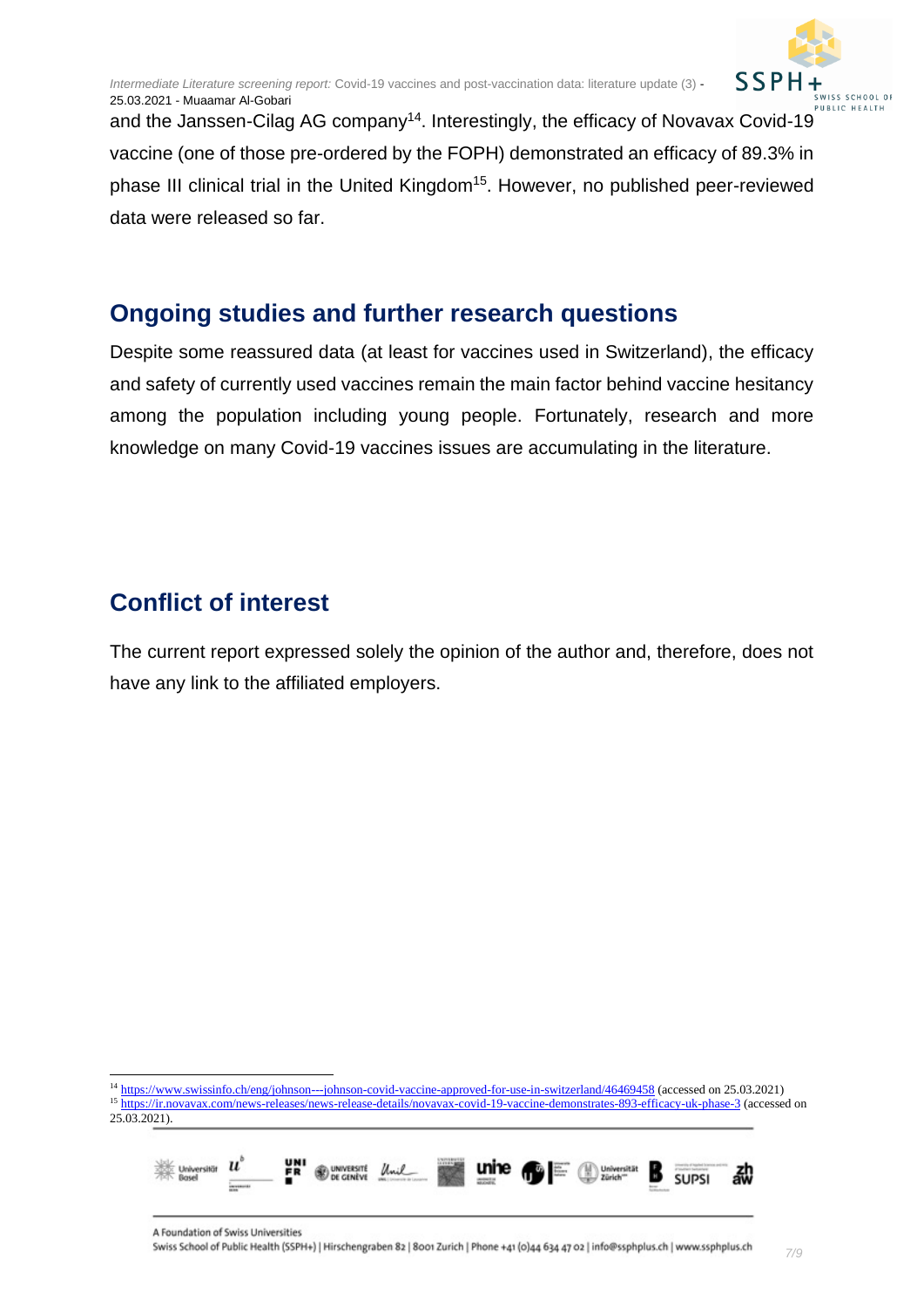*Intermediate Literature screening report:* Covid-19 vaccines and post-vaccination data: literature update (3) - 25.03.2021 - Muaamar Al-Gobari



## <span id="page-7-0"></span>References

All references: .ris file

1. Tadi P, Behgam B, Baruffi S. Cerebral Venous Thrombosis. StatPearls. Treasure Island (FL): StatPearls Publishing

Copyright © 2021, StatPearls Publishing LLC.; 2021.

2. de Bastos M, Stegeman BH, Rosendaal FR, Van Hylckama Vlieg A, Helmerhorst FM, Stijnen T, et al. Combined oral contraceptives: venous thrombosis. Cochrane Database Syst Rev. 2014;(3):CD010813. Epub 2014/03/05. doi: 10.1002/14651858.CD010813.pub2. PubMed PMID: 24590565.

3. Matzdorff A, Meyer O, Ostermann H, Kiefel V, Eberl W, Kühne T, et al. Immune Thrombocytopenia - Current Diagnostics and Therapy: Recommendations of a Joint Working Group of DGHO, ÖGHO, SGH, GPOH, and DGTI. Oncol Res Treat. 2018;41 Suppl 5:1-30. Epub 2018/09/21. doi: 10.1159/000492187. PubMed PMID: 30235458.

4. Garcia-Beltran WF, Lam EC, Denis KS, Nitido AD, Garcia ZH, Hauser BM, et al. Multiple SARS-CoV-2 variants escape neutralization by vaccine-induced humoral immunity. medRxiv. 2021:2021.02.14.21251704. doi: 10.1101/2021.02.14.21251704.

5. Li Q, Nie J, Wu J, Zhang L, Ding R, Wang H, et al. SARS-CoV-2 501Y.V2 variants lack higher infectivity but do have immune escape. Cell. 2021;((Li Q.; Nie J.; Wu J.; Zhang L.; Ding R.; Wang H.; Zhang Y.; Li T.; Liu S.; Zhang M.; Zhao C.; Liu H.; Nie L.; Qin H.; Wang M.; Lu Q.; Li X.; Liu J.; Liang H.; Huang W., huangweijin@nifdc.org.cn; Wang Y., wangyc@nifdc.org.cn) Division of HIV/AIDS and Sex-). doi: 10.1016/j.cell.2021.02.042.

6. Lien C-E, Kuo T-Y, Lin Y-J, Lian W-C, Lin M-Y, Liu LTC, et al. Evaluating the neutralizing ability of a CpG-adjuvanted S-2P subunit vaccine against SARS-CoV-2 Variants of Concern. medRxiv. 2021:2021.03.19.21254000. doi: 10.1101/2021.03.19.21254000.

7. Lumley SF, Rodger G, Constantinides B, Sanderson N, Chau KK, Street TL, et al. An observational cohort study on the incidence of SARS-CoV-2 infection and B.1.1.7 variant infection in healthcare workers by antibody and vaccination status. medRxiv. 2021:2021.03.09.21253218. doi: 10.1101/2021.03.09.21253218.

8. Su S, Shao Y, Jiang S. Human challenge trials to assess the efficacy of currently approved COVID-19 vaccines against SARS-CoV-2 variants. Emerging microbes & infections. 2021;((Su S.; Jiang S.) Key Laboratory of Medical Molecular Virology (MOE/MOH/CAM), School of Basic Medical Sciences, Shanghai Institute of Infectious Diseases and Biosecurity, Fudan University, 130 Dong An Rd. ,Xuhui District, China(Shao Y.) State Key Laborato):1-7. doi: 10.1080/22221751.2021.1896956.

9. Wang R, Zhang Q, Ge J, Ren W, Zhang R, Lan J, et al. SARS-CoV-2 variants resist antibody neutralization and broaden host ACE2 usage. bioRxiv. 2021:2021.03.09.434497. doi: 10.1101/2021.03.09.434497.

10. Zhou D, Dejnirattisai W, Supasa P, Liu C, Mentzer AJ, Ginn HM, et al. Evidence of escape of SARS-CoV-2 variant B.1.351 from natural and vaccine-induced sera. Cell. 2021;((Zhou D.; Zhao Y.; Duyvesteyn H.M.E.; Paesen G.C.; Fry E.E.; Ren J.,

ren@strubi.ox.ac.uk; Stuart D.I., dave.stuart@diamond.ac.uk) Division of Structural Biology, Nuffield Department of Medicine, University of Oxford, The Wellcome Centre for Human Genetics). doi: 10.1016/j.cell.2021.02.037.

11. Collier DA, Meng B, Ferreira I, Datir R, Temperton N, Elmer A, et al. Impact of SARS-CoV-2 B.1.1.7 Spike variant on neutralisation potency of sera from individuals vaccinated with Pfizer vaccine BNT162b2. medRxiv. 2021:2021.01.19.21249840. doi: 10.1101/2021.01.19.21249840.